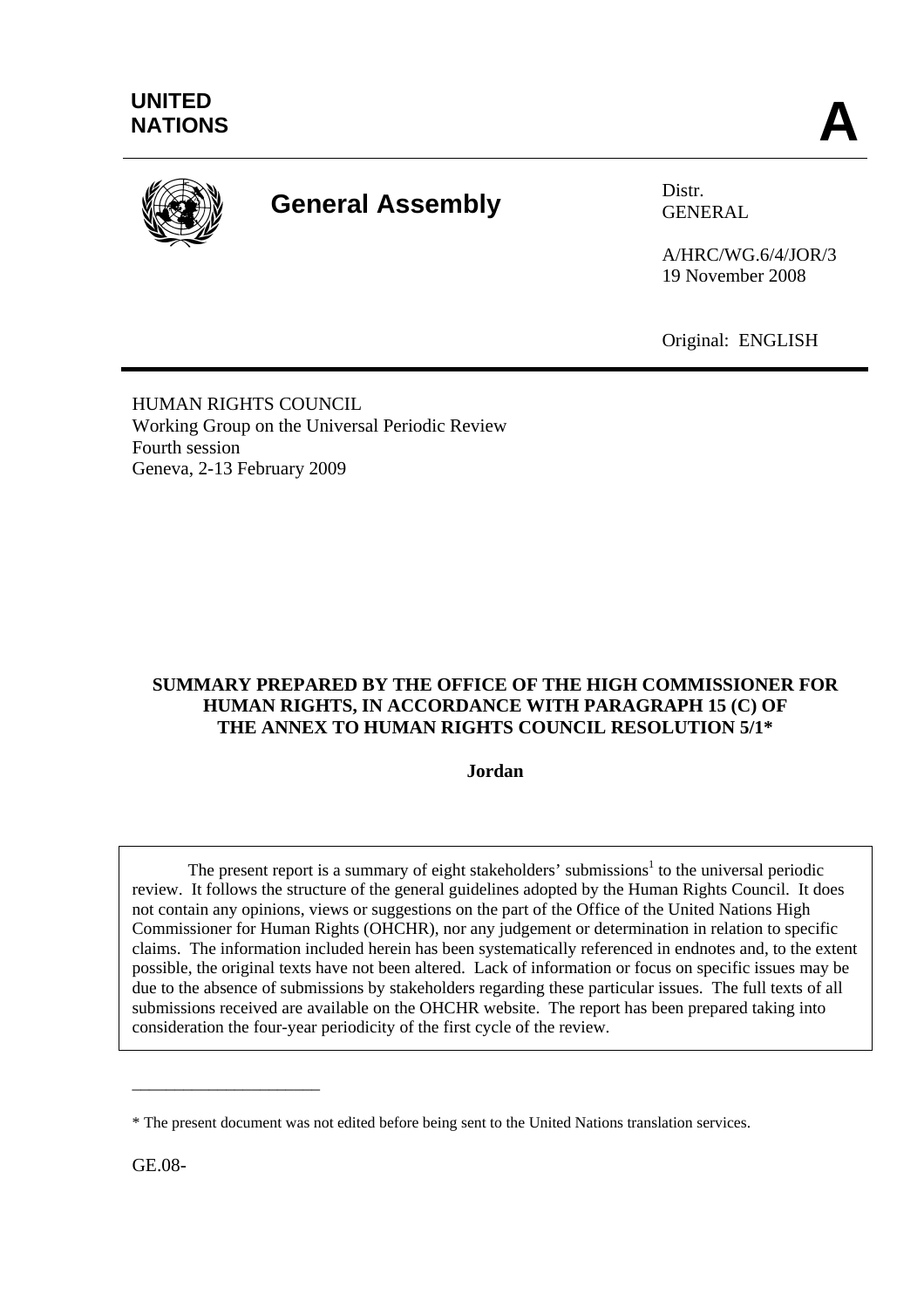# **I. BACKGROUND AND FRAMEWORK**

#### **A. Scope of international obligations**

1. Alkarama for Human Rights (AlKarama) reported that Jordan, which has ratified the International Covenant on Civil and Political Rights in 1975, has not incorporated its principles into domestic law; that Jordan ratified the Convention Against Torture (CAT) in 1991 but did not recognize the competence of the Committee against Torture to examine individual complaints and that it has not ratified the Optional Protocol of the CAT (OP-CAT).<sup>2</sup>

# **B. Constitutional and legislative framework**

2. AlKarama indicated that Jordan is a constitutional monarchy where the King is the Head of State and the supreme commander of the armed forces, and appoints the head of government and the Council of Ministers. AlKarama mentioned that the Constitution dates back to 1952 and was amended in 1992. The Parliament consists of a Senate composed of notables appointed by the King (Majles al-a'yan) and a Chamber of 110 deputies elected by an electoral college (Majles Annuwwab). $3$ 

3. The National Center for Human Rights (NCHR) noted that despite the provision of article (5) of the Constitution which states that citizenship is to be determined by law, the legislation and the practical application relating to the right of citizenship are still faced by several factors that infringe on it due to local and regional political reasons, in particular resulting in the nonharmonization of the nationality law with the international Conventions and standards which Jordan has ratified.<sup>4</sup> The NCHR also stated that there is a delay in completing the necessary constitutional measures to adopt a juvenile draft law to be consistent with the provisions of the Convention on the Rights of the Child  $(CRC)$ .<sup>5</sup>

#### **C. Institutional and human rights infrastructure**

4. The NCHR indicated that it has prepared four periodic reports regarding the human rights situation in Jordan and that its reports contained a number of proposals seeking to promote human rights in the Kingdom.<sup>6</sup>

#### **II. PROMOTION AND PROTECTION OF HUMAN RIGHTS ON THE GROUND**

#### **A. Cooperation with human rights mechanisms**

5. AlKarama stated that the last periodic report submitted by Jordan to the Human Rights Committee was in 1992 and to the Committee against Torture was in 1994.<sup>7</sup>

#### **B. Implementation of international human rights obligations**

#### **1. Equality and non discrimination**

6. The NCHR stated that despite the great progress achieved in the area of enhancing women's rights and the ratification of the Convention on the Elimination of All Forms of Discrimination against Women (CEDAW), Jordan continued to maintain its reservations on articles (9-2), (15-4) and (16-1 c, d, g) of this Convention. For the NCHR, the participation of women in the public life is still limited, especially parliamentary participation, and there are still various forms of violence against women. $\delta$  Similar information was provided by the NGO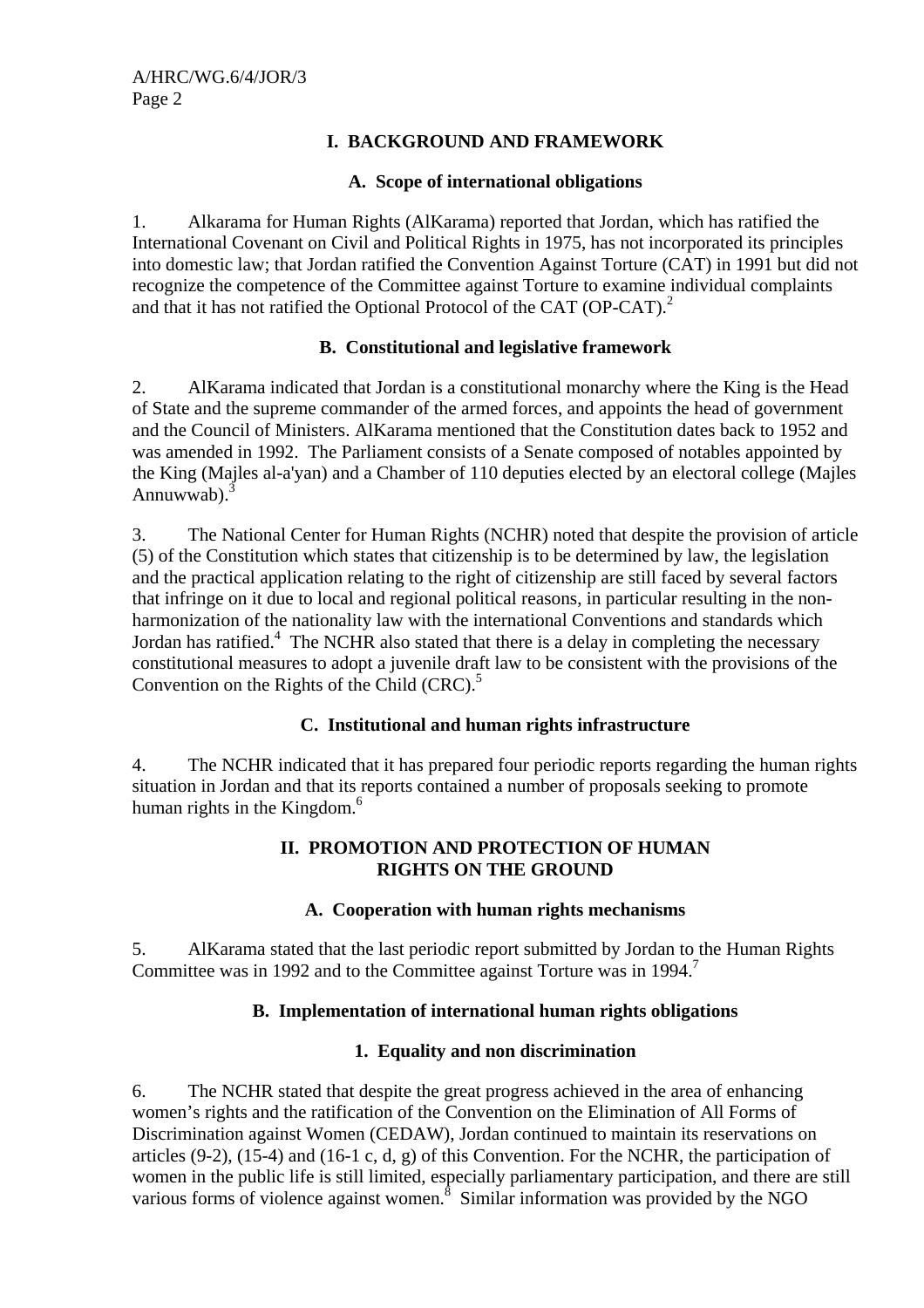A/HRC/WG.6/4/JOR/3 Page 3

Coalition,<sup>9</sup> which also indicated that the indirect discrimination against children and mothers through the nationality law that does not grant citizenship to children of non-Jordanian fathers, is clearly a violation of the rights of the child. The nationality law must be amended so that a Jordanian mother can ensure the citizenship of her child, thus promoting the best interest of the  $child.<sup>10</sup>$ 

7. The NCHR indicated that there still exist some impediments that infringe on child rights, in particular the non-existence of a national law that would protect these rights and limit the violations faced by children.<sup>11</sup>

8. The NCHR noted that Jordan was among the first States to ratify the Convention on the rights of persons with disabilities and that it has adopted a law on the rights of disabled persons. However, there are a number of observations regarding this law: first, it does not dedicate a section to the overall obligations of the State so as to guarantee the rights contained in it. Secondly, it merely states general principles within a welfare approach to disability rather than adopting a rights-based approach.<sup>12</sup>

# **2. Right to life, liberty and security of the person**

9. The NCHR noted that despite progress attained in protecting the right to life and physical safety, the enhancement of this right demands more efforts, especially through the amendment of national legislation to reduce the execution of the death penalty. According to them, this practice should be limited to the most serious and dangerous crimes, while putting in place, at the same time, strict controls to guarantee its correct application. According to the NCHR, in order to combat torture, the deficiency of the national legislations must be overcome through the recognition by the Government of the jurisdiction of the Committee Against Torture referred to in articles (21) and (22) of the CAT, the accession to the OP-CAT; the amendment of the national legislation to state explicitly that the regular courts have jurisdiction over torture crimes; that torture victims have the right to direct compensation from the Government; that these crimes should not be subject to prescription and that specialized centers for the rehabilitation of victims of torture should be established.<sup>13</sup>

10. Human Rights Watch (HRW) mentioned that governors place women and girls threatened with domestic violence or at risk of "honor killing" in protective custody, a form of administrative detention.<sup>14</sup> HRW recommended that the member states of the HRC should strongly urge the Government to refer all women in protective custody to the Government's Wifaq Center or alternative non-governmental shelters for women at risk of violence. The HRC should also urge the Government to abolish the Crime Prevention Law and refer all persons to the civilian prosecutor for investigation and charge where the evidence supports suspicion of criminal conduct. The Government should also ensure that current administrative detainees have effective recourse to legal counsel and to courts to challenge the lawfulness of their detention.<sup>15</sup>

11. Amnesty International (AI) stated that women in Jordan continue to be victims of "honour killings"; that in 2007, 17 women were reported to have been killed in this way and that the perpetrators of such crimes generally receive only reduced sentences. In April 2008, AI expressed its concern to the authorities at what appeared to be disproportionately lenient sentences imposed in March 2008 on two men convicted of killing close female relatives.<sup>16</sup>

12. The International Commission of Jurists (ICJ) mentioned that there have been consistent and credible reports alleging that torture and other ill-treatment have been systematically used in Jordan's prisons and centres of detention and that in particular, it is alleged that torture remains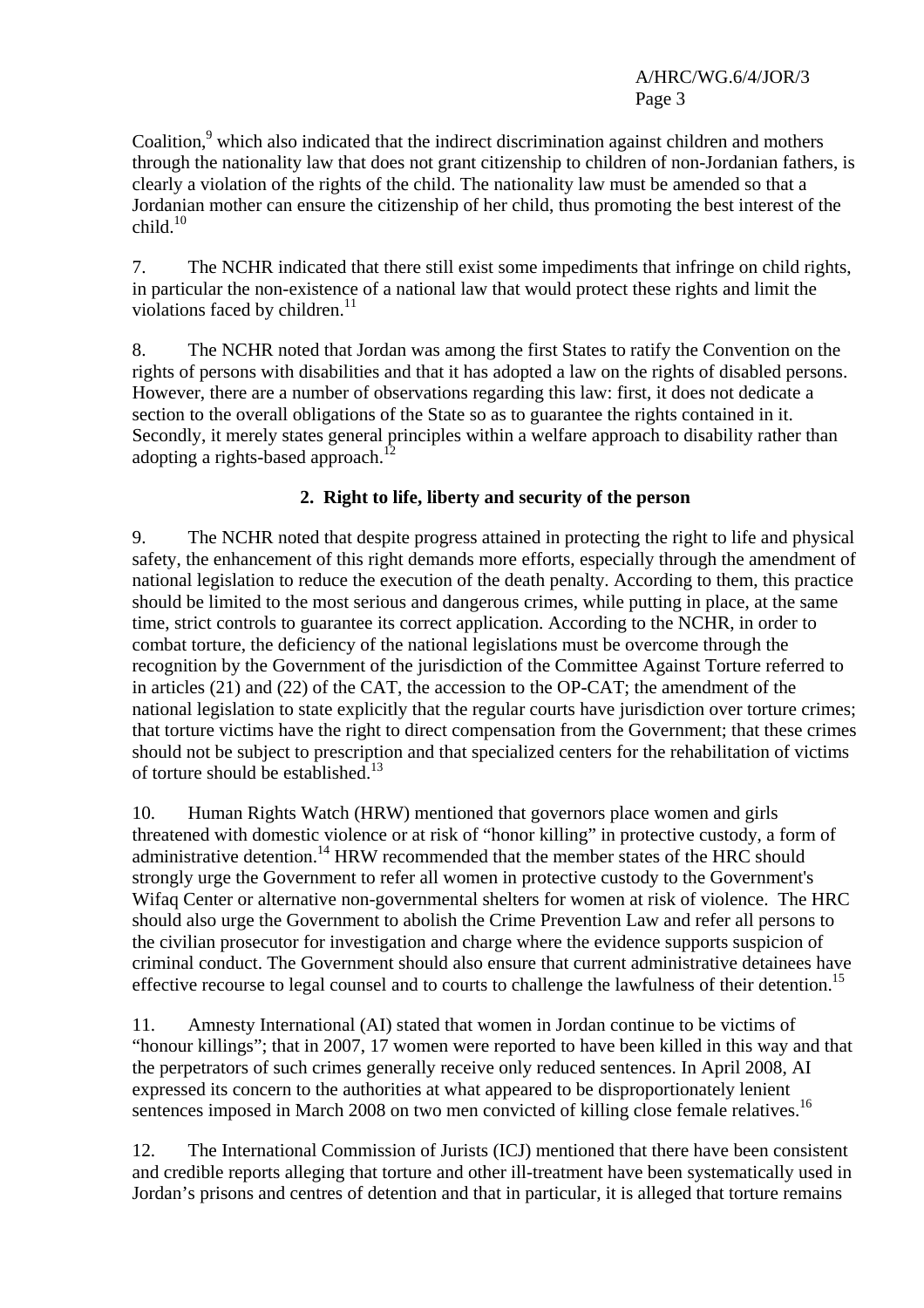widespread in Jordan and in some places routine, namely in the General Intelligence Department (GID), in order to extract "confessions" and obtain intelligence in pursuit of counter-terrorism and national security objectives, and in the Public Security Directorate's Criminal Investigations Department (CID), to extract "confessions" in the course of routine criminal investigations.<sup>17</sup> AI noted that the GID, a military security agency directly linked to the Prime Minister, is the primary instrument for the abuse of political detainees; that officers in the GID have extensive powers and benefit from near total impunity, that detainees are generally held incommunicado, and their whereabouts are not disclosed. AI stated that detentions may be prolonged for weeks or months at a time and that successive Jordanian Governments have failed to address the human rights violations allegedly committed by the GID.<sup>18</sup>

13. HRW, while reporting similar information, noted that the GID granted HRW access to its detention facility in August 2007 and also allowed the NCHR to conduct coordinated visits to the GID detention facility since late 2005. HRW recommended that the Member States of the Human Rights Council (HRC) should strongly urge the Government of Jordan to implement a moratorium on GID arrests and detention until their law enforcement powers are specified in law; allow detainees to challenge their detention before a court of law; ensure civilian judicial oversight over the GID detention facility; end routine solitary confinement of detainees; independently investigate and punish torture and ill-treatment at the GID and ensure that detainees are able to meet privately with their lawyers.19 AlKarama recommended to the Government to comply with the recommendations of the Human Rights Committee and the Committee Against Torture by placing all departments of State Security, and primarily the GID, under the sole authority of the Attorney General, and establishing an independent audit of these services, and by limiting the powers of the GID and ensuring separation of powers, in law and practice, between the authorities responsible for detention of suspects and those responsible for preliminary investigations.20

14. The ICJ<sup>21</sup>,  $AI^{22}$  and AlKarama<sup>23</sup> called on the Government to investigate in a prompt, transparent and independent manner the allegations of torture and ill-treatment of convicted prisoners and detainees and bring to justice military and civilian state officials and law enforcement officers who carried out, ordered or acquiesced such practices. AI called on the Government to officially and publicly condemn all acts of torture and other ill-treatment and establish a system of regular, unannounced and unrestricted visits by independent national bodies to all places of detention and their facilities in order to monitor the treatment of detainees and conditions of detention.<sup>24</sup>

15. HRW indicated that torture remains rife in Jordan's prisons, despite a reform program initiated in 2006 and that guards torture inmates with impunity because it remains up to police prosecutors and police judges at the Police Court to investigate, prosecute, and try their fellow officers.25 HRW recommended that the member states of the HRC should strongly urge the Government of Jordan to remove jurisdiction over criminal matters involving prison abuse from the Police Court; ensure civilian prosecutors assume jurisdiction over and carry out transparent and effective investigations into prison abuse, including by regular private meetings with prisoners; ensure adequate numbers of prison doctors, including psychiatrists, and train them to detect torture and ill-treatment, not to hold prisoners in long-term solitary confinement or otherwise in violation of the United Nations Standard Minimum Rules for the Treatment of Prisoners.26

16. The ICJ underlined the absence of a specific definition of torture in the domestic legislation, in accordance with Article 1 of the CAT. It noted that the prevalence of torture and impunity of perpetrators has been compounded by maintaining a policy of incommunicado and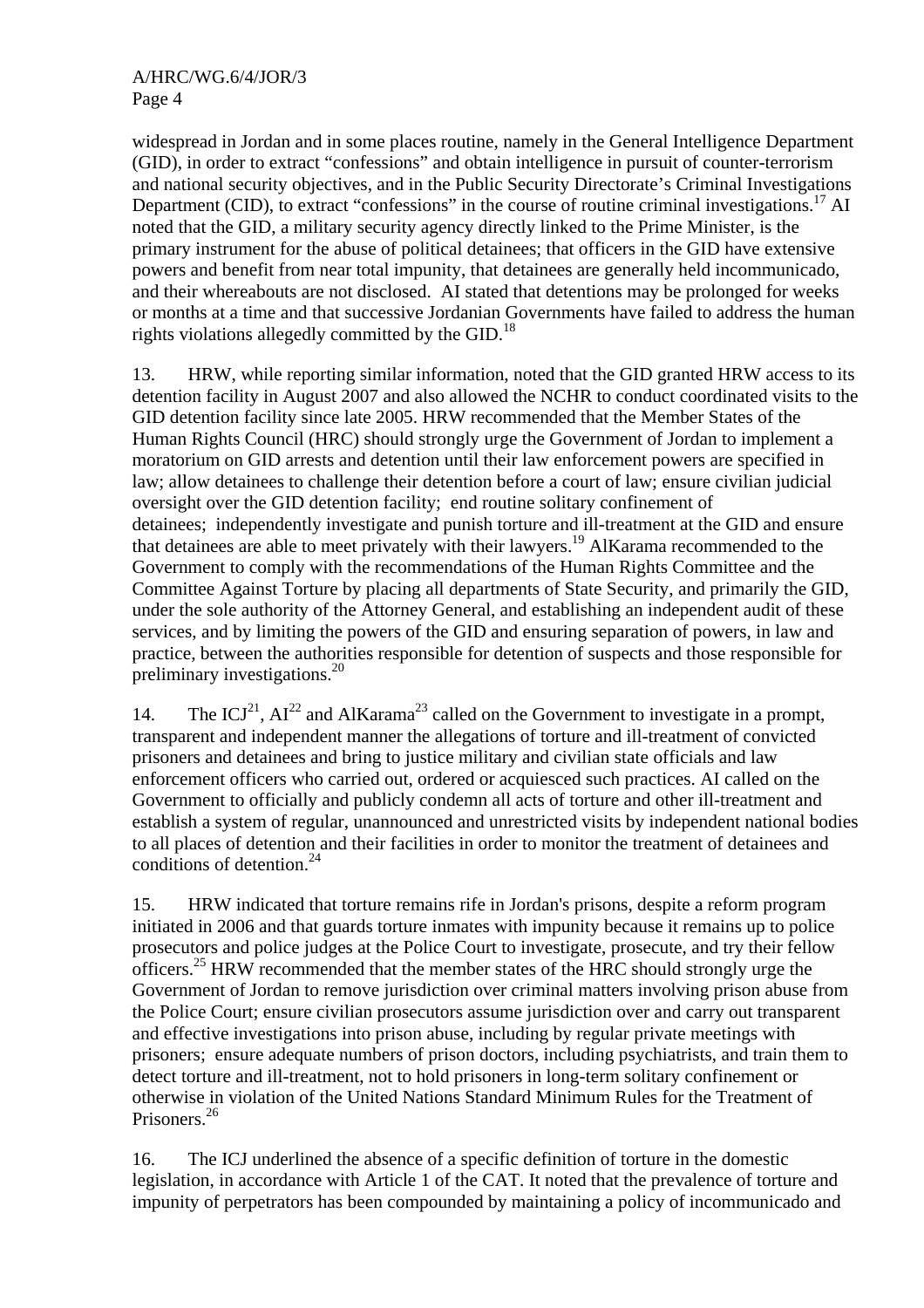A/HRC/WG.6/4/JOR/3 Page 5

secret detention, making the principle of presumption of innocence void by allowing, as evidence in court, "confessions" extracted through torture and other ill-treatment. Light sanctions not commensurate with the gravity of the offences, are a part of the problem. <sup>27</sup> AI indicated that on 1 December 2007, the Government amended article 208 of the Penal Code to prohibit torture and adopt a definition of it identical to that contained in the CAT. However, AI added that such amendment did not stipulate that penalties for perpetrators of torture should be in line with the Convention.<sup>28</sup>

17. According to AlKarama, the Code of Criminal Procedure stipulates that a person arrested must be brought before a judge within 24 hours but in reality those arrested are often detained by the security services for a long time, sometimes months, before being brought before a judicial authority.<sup>29</sup> AI reported similar information.<sup>30</sup>

18. HRW noted that the use of administrative detention has increased in Jordan over recent years, reaching over 12,000 cases in 2006 and that administrative detention laws are problematic because they deny the fundamental right to due process.<sup>31</sup> AlKarama noted that citizens are deprived of protection against arbitrary arrests since the prosecutor may initiate proceedings without judicial review, and that charges are not subject to review by an independent tribunal during the investigation.<sup>32</sup> The NCHR stated that national legislations limit the right to safety and personal freedom, especially the Prevention of Crimes Law, which allows administrative governors and security departments to detain individuals after their release in violation of judicial decisions.<sup>33</sup> HRW referred to similar information.<sup>34</sup>

# **3. Administration of justice, including impunity and the rule of law**

19. According to the ICJ, concerns continue to be raised about the objective and reasonable justification for the existence of the State Security Court (SSC), not only with regard to the principle of equality before the law and the courts, but also with regard to the courts' independence and impartiality.<sup>35</sup> AI reported that interrogations by the GID are regularly aimed at obtaining the "confessions" to be used as evidence in prosecutions before the SSC, which has sole jurisdiction over cases involving security issues and whose judges include serving military officers and that the SSC frequently fails to order an in-depth investigation into allegations and to ensure that defendants' right to a fair trial are upheld. AI stated that, disturbingly, the SSC has imposed death sentences in a number of such cases, some of which have already been carried out.<sup>36</sup> Similar information was mentioned by AlKarama.<sup>37</sup>

20. The ICJ was concerned that the SSC and other special courts have been set up to shield state officials, particularly military and security personnel alleged to be responsible for human rights violations from legal accountability, with the effect of entrenching systematic impunity. According to AI, the Court of Cassation has at times overturned SSC judgments that appeared unsound, as well as explicitly on account of alleged torture and other ill-treatment.<sup>38</sup> For AlKarama, judgments of the SSC may be appealed at the Court of Cassation which very often confirms the passing of sentences despite the allegations of torture and even when the Court of Cassation has annulled a conviction for this reason, no investigation has been ordered to establish responsibility for these acts.<sup>39</sup> The ICJ called on the HRC to urge the Government of Jordan to abolish the SSC and other special courts, except for military courts with jurisdiction over exclusively military offences, and make sure that ordinary, i.e. civilian crimes, including those that amount to human rights violations committed by military and law enforcement officers and officials, are tried in ordinary civilian courts using established procedures in line with international standards, and that the courts are not manipulated for political reasons.<sup>40</sup>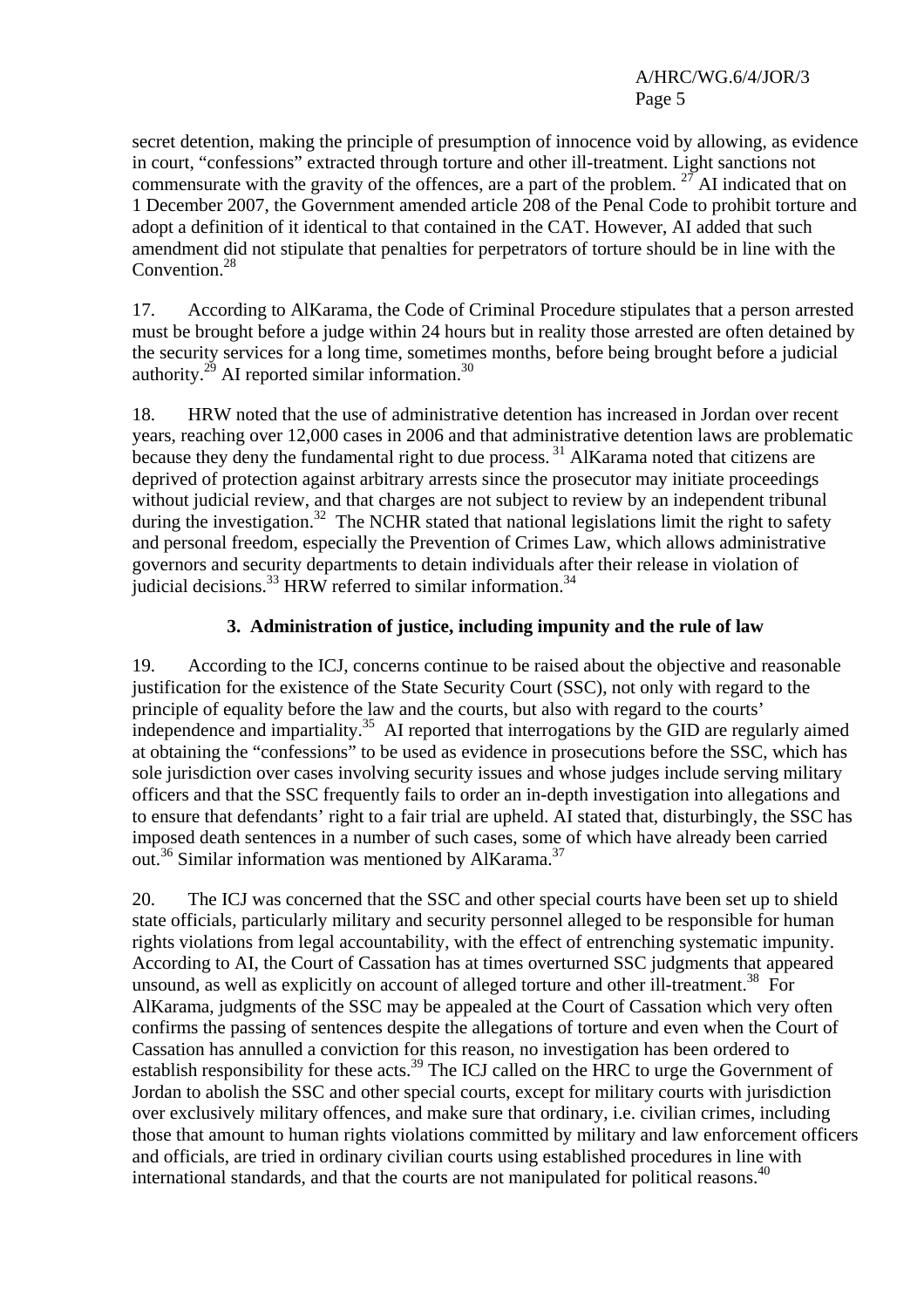21. The NCHR stated that despite progress in the exercise of the right to fair trial, national legislations do not fully guarantee independence of the judicial authority and that its administrative and financial decisions are still subject to the convictions of the Government and its financial priorities. The NCHR said that in addition to the slow pace of litigation, national legislation such as the prevention of terrorism law, the prevention of crimes law and the economic crimes law, contain provisions that are not in conformity with human rights standards and contravene the provisions of the Constitution. The NCHR added that the administrative judiciary does not guarantee the protection of the rights of individuals and fair trial standards.<sup>41</sup>

# **4. Freedom of religion or belief, expression, association and peaceful assembly, and right to participate in public and political life**

22. Reporters Without Borders (RSF) indicated that local journalists are closely watched by the country's intelligence services and have to be members of the state-run Jordan Press Association. King Abdullah often says he favours decriminalisation of press offences, but journalists still face prison if they write articles considered "harmful to the country's diplomatic relations" or in relation to the King and the royal family. Limits are clear and few journalists dare to breach them, preferring self-censorship. According to RSF, the Jordanian press law provides for heavy fines and the criminal code lays down prison sentences in cases of "defamation," "insulting religious belief" and "promoting material stirring up sectarianism or racism".42

23. RSF stated that the Internet is just as closely watched as the traditional media and that the Government extended control of news websites in September 2007 by making online publications subject to the press law.<sup>43</sup> It noted that the Jordanian authorities have not shown any will to improve press freedom and that hopes raised after Parliament in March 2007 cancelled a law providing for prison terms for press offences, quickly faded. RSF urged the Jordanian Government to reform the publications law in order to decriminalize press offences and guarantee journalists greater freedom of expression.44

24. AI stated that since 2000, the Jordanian authorities have placed increasing restrictions on non-governmental organizations (NGOs) in the country. The Senate passed the Societies Law in July 2008 and, unless amended by the King, the law will require NGOs to seek governmental approval to receive donations and will allow the authorities to demand to see NGOs' work plans, to shut down an NGO for minor infractions, and to appoint a state employee to serve as temporary president of the NGO in question.45

25. HRW<sup>46</sup> and the NGO Coalition<sup>47</sup> reported similar information. HRW recommended that the member states of the HRC should strongly urge the Government to start a drafting process to revise the NGO law in order to include broad participation by civil society and assistance from international human rights law experts; make registration of associations automatic upon formal notification; remove the Government's ability to appoint founding members, impose any form of governmental management, or dissolve an NGO without a court order; permit independent funding of NGOs, whether foreign or local, as long as all foreign exchange and customs regulations are satisfied. 48

26. HRW, and the NGO Coalition,<sup>49</sup> noted that in June 2008, Jordan's Parliament passed a new Law on Public Gatherings (Assembly Law) and that the law, despite some improvements, does not restore freedom of assembly enjoyed prior to the Government's drastic restrictions in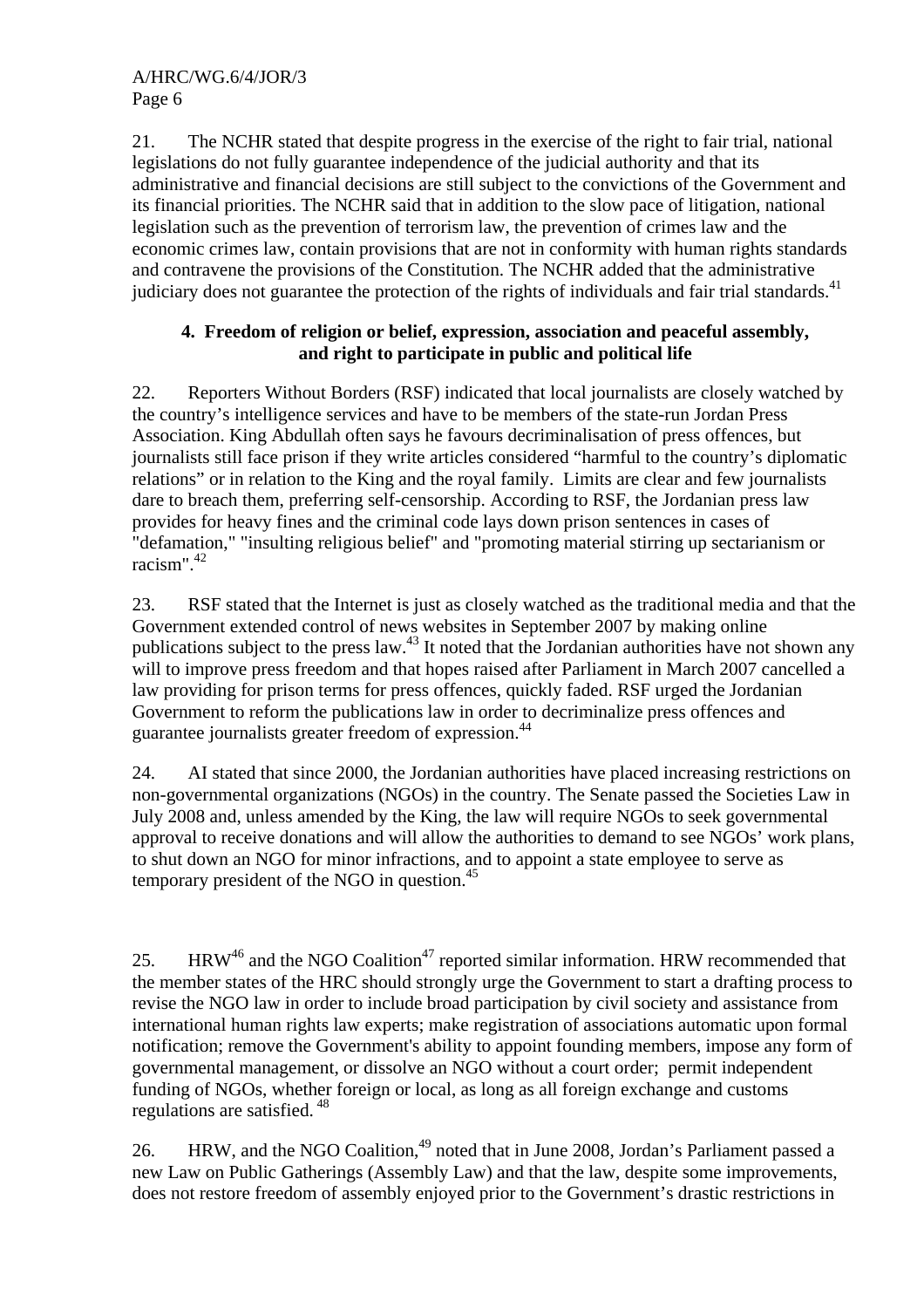2001. HRW recommended that the member states of the HRC should strongly urge the Government to rescind the Assembly Law; start a drafting process to revise it and including for this purpose broad civil society participation and assistance from international human rights law experts. The revision process should include the abolition of the requirement for prior approval of any public meeting or demonstration, and define the meaning of "public gathering" to include only gatherings in publicly accessible places or those that are open to the public.<sup>50</sup>

27. The NCHR noted that there are still some legal and practical impediments to the right to establish political parties, like the prior approval of the Minister of Interior though subjected to judicial review, the request for a large number of founding members, and penalties to hinder and limit the partisan work.<sup>51</sup> The NGO Coalition stated that a new law, which gives the authorities an increased chance to interfere in the internal life of political parties, was passed in 2007. This law allows many penalties to be meted out against parties, prohibits criticism of Jordan's allies and fixes the number of founding members of a party at  $500$ .<sup>52</sup> AI added that the authorities rejected requests from NGOs and political parties to organize peaceful events in recent years.<sup>53</sup>

28. The NCHR indicated that parliamentary elections were held in 2007 according to the provisions of a temporary law whose constitutionality is questioned under the provisions of article 94 of the Constitution and that this law contains a number of provisions that has impacted negatively on the integrity and fairness of the elections, according to national and international standards.<sup>54</sup> The NGO Coalition emphasized the need to amend the 2003 election law to ensure compatibility with international standards and, in particular, the formation of an independent electoral commission. It also emphasized the need to reconsider the distribution of seats among constituencies, as to ensure equity in distribution of seats compared to the population; and to enhance the transparency of elections by allowing local oversight of elections. Finally, it recommended increasing the number of women to 30 per cent of the members of Parliament, and strengthening the role of the judiciary in overseeing the elections through the formation of an electoral commission.55

# **5. Right to work and to just and favourable conditions of work**

29. The NCHR reported that despite Government's efforts to avail the enjoyment of the right to work, there are still some impediments, in particular the fact that workers in the agricultural sector and domestic workers are subjected to the provisions of a special regulation, which can deprive these two categories from the rights recognized to other workers. It also noted that there is no health insurance for these categories, and that they are not covered by social security. Some workers were subjected to verbal violence and physical harm and sometimes to sexual assault.<sup>56</sup>

30. The NCHR noted that during the last years, the phenomenon of child labour has become entrenched; that there is no social insurance for the working child in spite of the dangerous and exhausting nature of jobs, and that children begging begin to take the shape of "organized business".<sup>57</sup> The NGO Coalition recommended to the Government to tighten up actions and prosecution by the authorities responsible for overseeing the implementation of provisions relating to child labour.<sup>58</sup>

# **6. Right to social security and to an adequate standard of living**

31. The NCHR stated that among the problems facing the implementation of the right to health there are: shortage of medical and nursing staff; severe shortage of some necessary medicines; manifest weakness in the quality of ambulances and emergency services due to limited resources; the inability of these services to cover all regions of the Kingdom and the non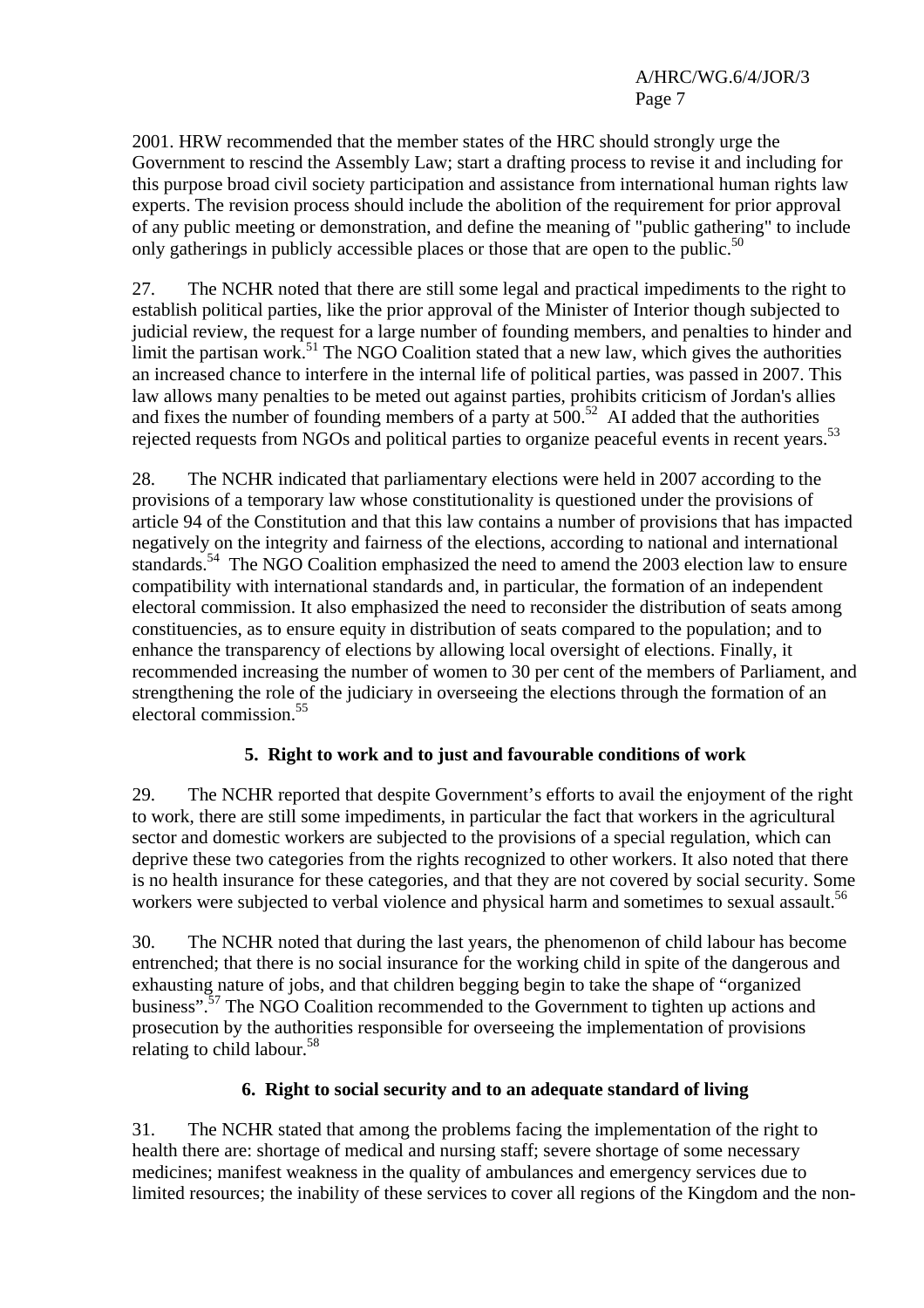existence of an effective communication system with hospitals. According to the NCHR, there is a clear negligence regarding preventive measures in the areas of improving environmental health, especially water and air pollution, the treatment of wastewater and eradication of mosquitoes that carry communicable diseases.<sup>59</sup>

# **7. Right to education and to participate in the cultural life of the community**

32. The NCHR indicated that there still exist some impediments that limit the enjoyment of the right to education, including some discriminatory practices regarding enrollment in universities and tuition. The NCHR reported about continuous problems of violence in Jordanian universities, and noted that the Government imposes mandatory courses in all universities. It also intervenes in the appointment of the presidents of universities, in the determination of their financial fees and of the number of students enrolled therein. $60$ 

# **8. Migrants, refugees and asylum-seekers**

33. AI said that during a visit it conducted to Jordan in March-April 2008 to research violence and discrimination against women, it found that abuse of women migrant domestic workers is widespread, particularly in the context of economic exploitation and that many are paid only part of their meagre wages or not at all, sometimes for years. AI reported that many women migrant domestic workers face a demanding work schedule and are forced to work at least the first three months without pay, supposedly to cover the recruitment agency's costs, although this practice is banned under Jordanian  $law<sup>61</sup>$  and that physical, psychological and sexual abuse is common.<sup>62</sup>

34. AI mentioned that although illegal in Jordanian and under international law, it is common practice for the employer to confiscate the woman worker's passport, further diminishing her independence and her ability to leave an abusive or exploitative family.<sup>63</sup> It added that at the end of their employment, many women migrant domestic workers are unable to leave the country because they lack up-to-date residency and work permits and that around 14,000 migrant domestic workers are said to be stuck in Jordan due to over-stay fines.  $64$ 

35. AI called on the Government to amend the Labour Code so that it clearly covers domestic work and guarantees labour rights to migrant domestic workers<sup>65</sup>, to improve monitoring of recruitment agencies and working conditions and to ensure that employment contracts are enforced and that employers and representatives of recruitment agencies who abuse migrant domestic workers are brought to justice.<sup>66</sup>

36. The NCHR reported that Jordan has exerted excellent efforts in receiving and caring for refugees during the past decades, yet it has not acceded to the 1951 United Nations Convention relating to the status of refugees. This vacuum prompted Jordan to sign a memorandum and a letter of understanding with United Nations High Commissioner for Refugees (UNHCR) in 1998 and 2002 to solve the problems of refugees, in general, and the Iraqi refugees in particular, regarding inter alia their legal residence; the expiration of the validity of most of their personal documents; the non-notification of UNHCR office – in some cases – of the arrest of a person who acquired the status of a refugee, or has applied for asylum.<sup>67</sup> The NGO Coalition said that Palestinian refugee women in Jordan face many forms of exclusion and difficult living conditions.68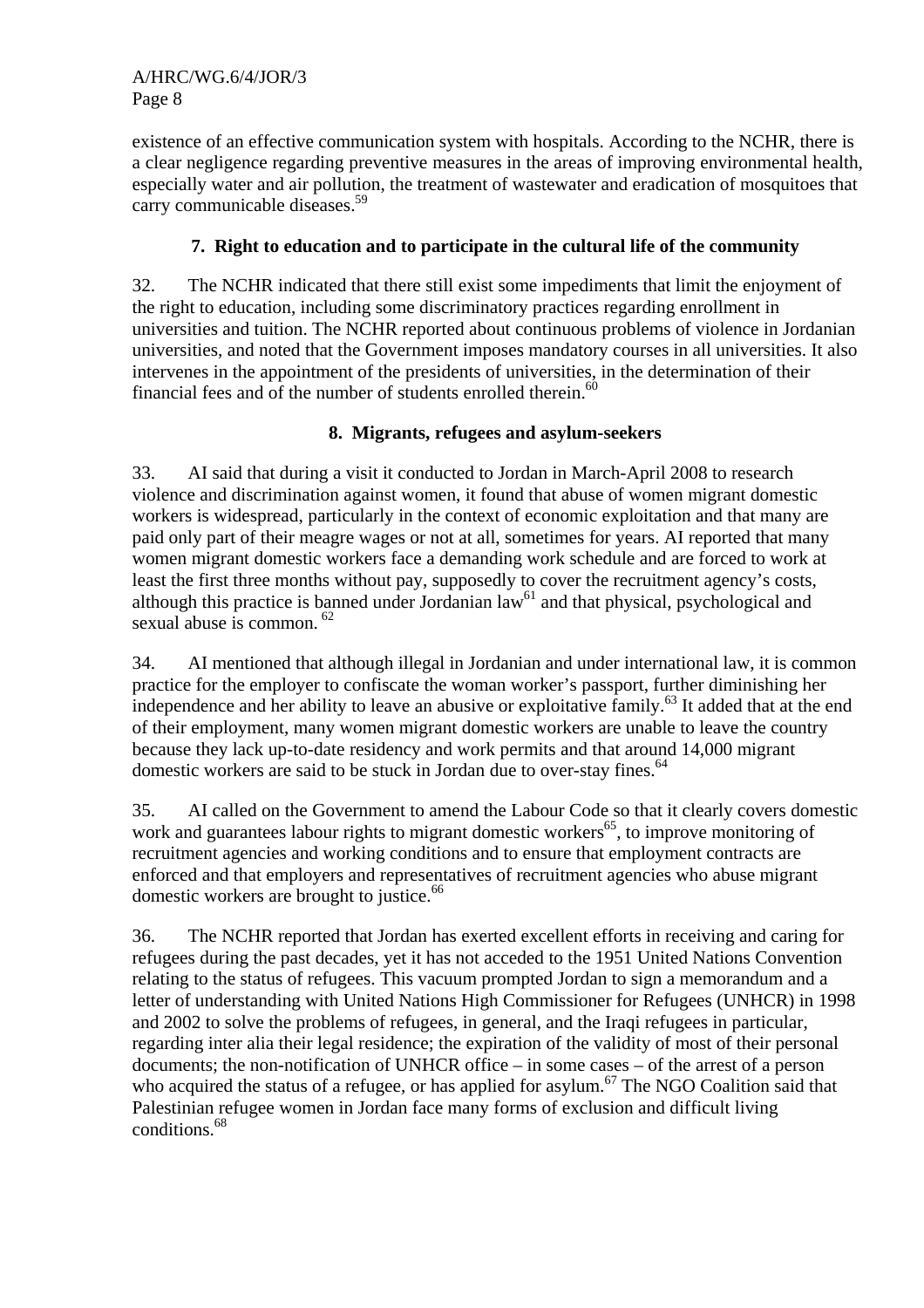A/HRC/WG.6/4/JOR/3 Page 9

#### **9. Human rights and counter-terrorism**

37. The ICJ indicated that definition of terrorism in the new law on prevention of terrorism is overly broad and vague, and that it is unclear how the threat of using violence and carrying out actions against the environment or private properties, could be considered as a terrorist act as opposed to an ordinary offence. The ICJ also stated that is also unclear as to which form of writing, speech or act would be considered to constitute a threat, and that this vague definition provided for by the 2006 terrorism law is in contravention of the principle of legality of  $\overline{\overline{\text{offences}}},$ <sup>69</sup>

38. AlKarama mentioned similar information and added that the new law is contrary to international standards on the protection of human rights in the context of the fight against terrorism and to United Nations Security Council resolution 1566 (2004). This law gives effect to a definition of "terrorist activities" so extensive that, in practice, it allows for the arrest and detention of persons who have peacefully expressed opinions on the policy of the Kingdom. Furthermore, the law provides for persons to be arrested, tried and convicted for defaming State officials or disseminating false or exaggerated information outside the country, which could affect the "dignity of the country", and strengthens the power of the security services.<sup>70</sup> AlKarama also stated that Jordan has played an important role in the transfer and detention of persons suspected of terrorist activities, that these persons have often been imprisoned at the GID headquarters and subjected to torture, and that those transferred are not necessarily of Jordanian nationality, or regarded as a threat to Jordan.<sup>71</sup> According to the ICJ, the cooperation of the Jordanian Government with other governments in undertaking counter terrorism activities, including the "war on terror", has resulted in additional human rights violations, including secret detentions and renditions of terrorism suspects, even to countries where the person is at risk of torture or other serious human rights violations, in breach of the principle of *non-refoulement*. 72 AI provided similar information.<sup>73</sup>

39. The ICJ reported that article 150 of the Penal Code stipulates that: "Every writing, speech or action intended to or resulting in inciting sectarianism, racism or incitement to conflict between communities and the various elements of the nation is punishable by imprisonment for not less than six months and not more than three years or a fine not exceeding five hundred dinars." This provision taken in combination with Jordan's anti-terrorism measures has further endangered the enjoyment of other freedoms, such as the freedom of opinion and expression, in violation of Article 19 of the ICCPR.<sup>74</sup> Similar information was reported by AlKarama.<sup>75</sup>

#### **III. ACHIEVEMENTS, BEST PRACTICES, CHALLENGES AND CONSTRAINTS**

40. AI mentioned that in recent years, the authorities have taken steps which appear to be aimed at improving the situation of detainees in the country; that they have introduced various complaint mechanisms and have established a national human rights institution, the NCHR, to promote human rights awareness and investigate complaints, including complaints of torture. AI added that in addition to agreeing to ongoing visits by the International Committee of the Red Cross, the authorities have permitted the NCHR, as well as representatives of Jordanian professional associations and HRW, to visit places of detention.<sup>76</sup>

#### **IV. KEY NATIONAL PRIORITIES, INITIATIVES AND COMMITMENTS**

N/A.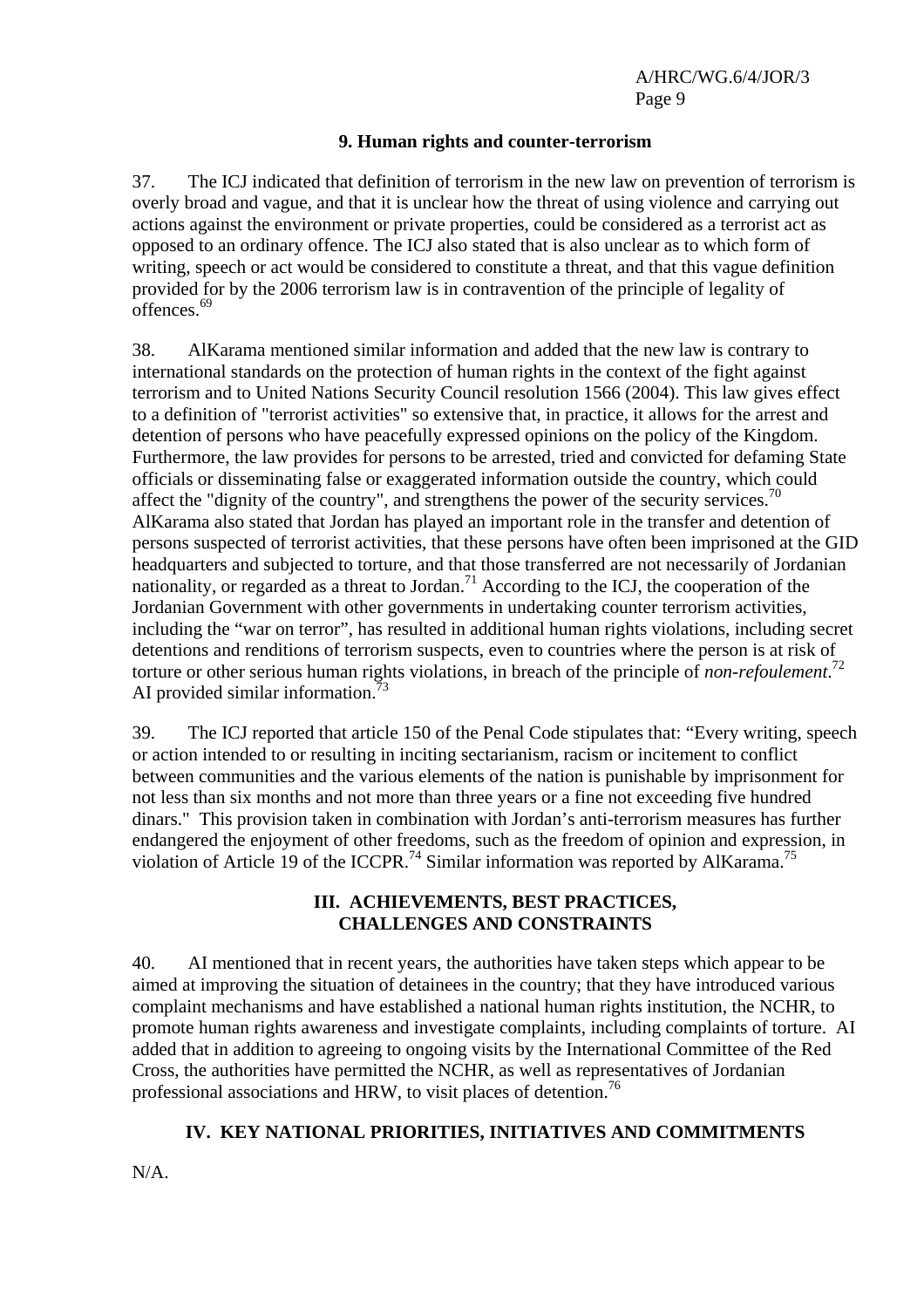# **V. CAPACITY-BUILDING AND TECHNICAL ASSISTANCE**

N/A.

*Notes* 

| <sup>1</sup> The stakeholders listed below have contributed information for this summary; the full texts of all original |
|--------------------------------------------------------------------------------------------------------------------------|
| submissions are available at: www.ohchr.org. (One asterisk denotes a non-governmental organization in                    |
| consultative status with the Economic and Social Council. Two asterisks denote a national human rights institution       |
| with "A" status).                                                                                                        |
| Civil society                                                                                                            |

| Civil Society     |                                                                |
|-------------------|----------------------------------------------------------------|
| ICJ               | International Commission of Jurists*, Geneva, Switzerland.     |
| AI                | Amnesty International*, London, United Kingdom.                |
| <b>HRW</b>        | Human Rights Watch*, Geneva, Switzerland.                      |
| AlKarama          | AlKarama for Human Rights, Geneva, Switzerland.                |
| <b>RSF</b>        | Reporters Without Borders*, Paris, France.                     |
| <b>ECLJ</b>       | European Centre for Law and Justice*, Strasbourg, France.      |
| The NGO Coalition | Amman Center for Human Rights Studies*, Arab Women's           |
|                   | Association, the Arab Organization for Human Rights in Jordan, |
|                   | Amman, Jordan                                                  |

*National human rights institution*

The National Centre for Human Rights,\*\* Amman, Jordan

| <b>NCHR</b>                                                               |  |
|---------------------------------------------------------------------------|--|
| $2$ AlKarama, p. 2.                                                       |  |
| $3$ AlKarama, p. 2.                                                       |  |
| $4$ NCHR, p. 3, para. 8.                                                  |  |
| $5$ NCHR, p. 4, para. 14.                                                 |  |
| $6$ NCHR, p. 1, para. 1.                                                  |  |
| $^7$ AlKarama, p. 2                                                       |  |
| <sup>8</sup> NCHR, p. 4, para. 13.                                        |  |
| <sup>9</sup> NGO Coalition, p. 3.                                         |  |
| <sup>10</sup> NGO Coalition, p. 5.                                        |  |
| <sup>11</sup> NCHR, p. 4, para. 14.                                       |  |
| <sup>12</sup> NCHR, p. 4, para. 15.<br><sup>13</sup> NCHR, p. 1, para. 2. |  |
|                                                                           |  |
| $14$ HRW, p. 4.                                                           |  |
| $15$ HRW, p. 5.                                                           |  |
| $^{16}$ AI, p. 5.                                                         |  |
| $^{17}$ ICJ, p. 4.                                                        |  |
| $^{18}$ AI, p. 3.                                                         |  |
| $19$ HRW, p. 6.                                                           |  |
| $20$ AlKarama, p. 6.                                                      |  |
| $^{21}$ ICJ, p. 5.                                                        |  |
| $^{22}$ AI, p. 7.                                                         |  |
| $23$ AlKarama, p. 6.                                                      |  |
| $^{24}$ AI, p. 7.<br><sup>25</sup> HRW, p. 2.                             |  |
|                                                                           |  |
| $^{26}$ HRW, p. 4.                                                        |  |
| $^{27}$ ICJ, p. 4,5                                                       |  |
| $^{28}$ AI, p. 4.                                                         |  |
| $29$ AlKarama, p. 3.                                                      |  |
| $30$ AI, p. 5.                                                            |  |
| $31$ HRW, p. 4.                                                           |  |
| <sup>32</sup> AlKarama, p. 4.                                             |  |
| <sup>33</sup> NCHR, p. 1, para. 3.                                        |  |
| $34$ HRW, p. 4.                                                           |  |
| $35$ ICJ, p. 5                                                            |  |
| $36$ AI, p. 4.                                                            |  |